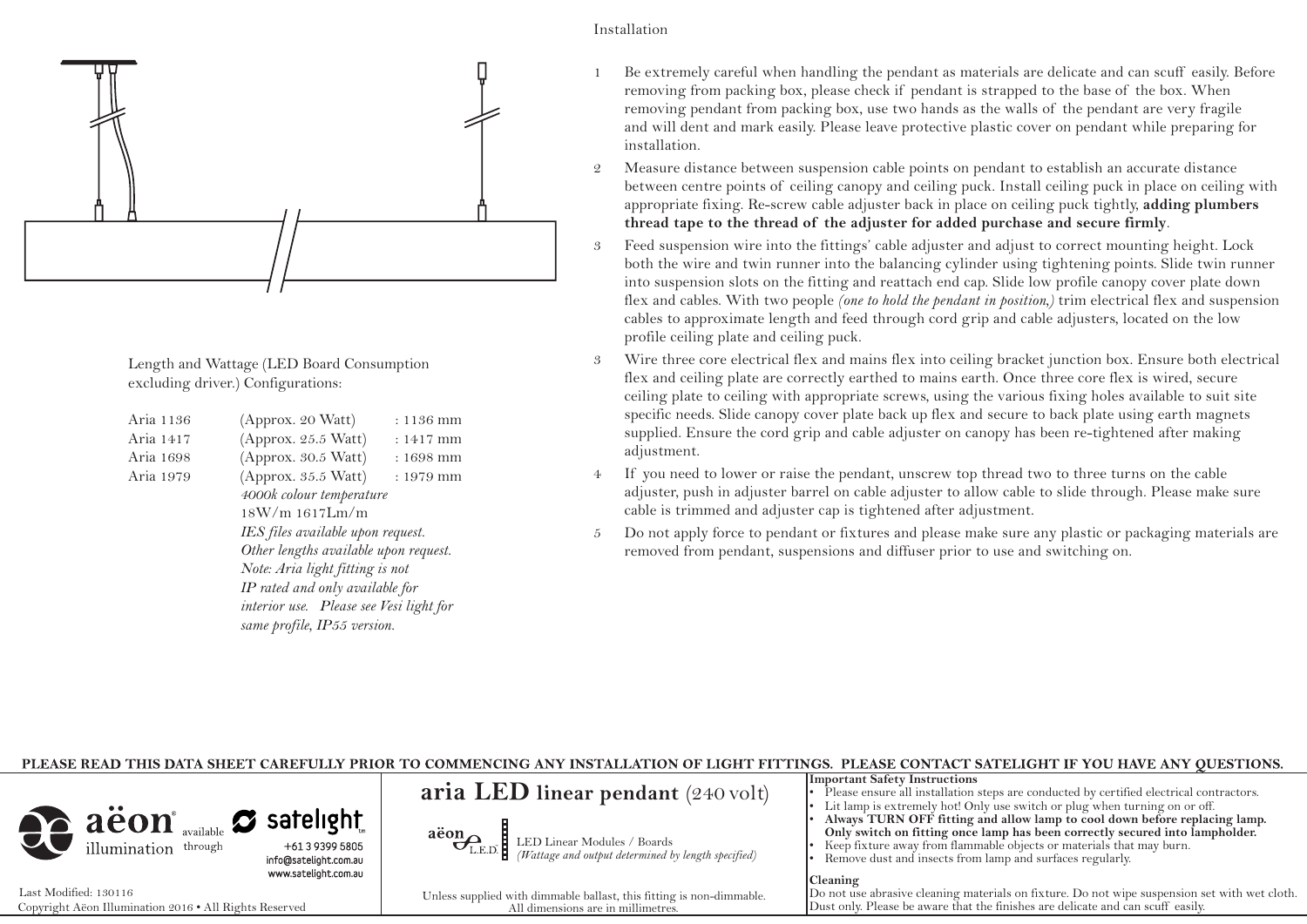#### Surface Mounting Installation

- 1 Remove diffuser from luminaire, locate boards marked with a sticker and remove screws to release insert
- 2 Drop the released insert, to access the back of luminaire
- 3. Secure the luminaire to ceiling using preferred fastening method
- 4. Re-install the insert, the screws and the diffuser, to complete installation



## Wire Suspension Installation

- 1 Locate ceiling position and fix ceiling canopy (6) to ceiling using appropriate fixing screw
- 2 Screw auto safety lock (5) into ceiling canopy
- 3 Feed suspension wire (4) into auto safety lock and adjust to correct mounting height
- 4 Lock both suspension wire and twin runner (2) into balancing cylinder (3) using tightening points
- 5 Slide twin runner into suspension slots on the body  $(7)$  and attach end cap  $(1)$



| PLEASE READ THIS DATA SHEET CAREFULLY PRIOR TO COMMENCING ANY INSTALLATION OF LIGHT FITTINGS. PLEASE CONTACT SATELIGHT IF YOU HAVE ANY OUESTIONS.                                                                                                                                                                                                                                                                                                                                                              |                                                                                                                                           |                                                                                                                                                                                                                                                                                                                    |  |  |
|----------------------------------------------------------------------------------------------------------------------------------------------------------------------------------------------------------------------------------------------------------------------------------------------------------------------------------------------------------------------------------------------------------------------------------------------------------------------------------------------------------------|-------------------------------------------------------------------------------------------------------------------------------------------|--------------------------------------------------------------------------------------------------------------------------------------------------------------------------------------------------------------------------------------------------------------------------------------------------------------------|--|--|
|                                                                                                                                                                                                                                                                                                                                                                                                                                                                                                                | aria LED linear pendant $(240 \text{ volt})$                                                                                              | <b>Important Safety Instructions</b><br>Please ensure all installation steps are conducted by certified electrical contractors.<br>• Lit lamp is extremely hot! Only use switch or plug when turning on or off.                                                                                                    |  |  |
| $\left\{ \begin{array}{c c} \mathbf{a} \ddot{\mathbf{e}} \mathbf{on}^* & \mathbf{z} \end{array} \right. \ \text{and} \ \left\{ \begin{array}{c} \mathbf{a} \mathbf{a} \mathbf{a} \mathbf{a} \mathbf{b} \mathbf{b} \mathbf{b} \mathbf{c} \\ \text{is a constant} \end{array} \right. \ \text{and} \ \left. \begin{array}{c} \mathbf{a} \mathbf{a} \mathbf{b} \mathbf{b} \mathbf{b} \mathbf{b} \mathbf{c} \mathbf{b} \mathbf{c} \mathbf{a} \mathbf{b} \mathbf{$<br>info@satelight.com.au<br>www.satelight.com.au | $\overbrace{C_{\text{L.E.D.}}}^{\text{aëon}}$ LED Linear Modules / Boards<br>( <i>Wattage and output determined by length specified</i> ) | Always TURN OFF fitting and allow lamp to cool down before replacing lamp.<br>Only switch on fitting once lamp has been correctly secured into lampholder.<br>Keep fixture away from flammable objects or materials that may burn.<br>Remove dust and insects from lamp and surfaces regularly.<br><b>Cleaning</b> |  |  |
| Last Modified: 130116                                                                                                                                                                                                                                                                                                                                                                                                                                                                                          | Unless supplied with dimmable ballast, this fitting is non-dimmable.                                                                      | Do not use abrasive cleaning materials on fixture. Do not wipe suspension set with wet cloth.                                                                                                                                                                                                                      |  |  |
| Copyright Aëon Illumination 2016 . All Rights Reserved                                                                                                                                                                                                                                                                                                                                                                                                                                                         | All dimensions are in millimetres.                                                                                                        | Dust only. Please be aware that the finishes are delicate and can scuff easily.                                                                                                                                                                                                                                    |  |  |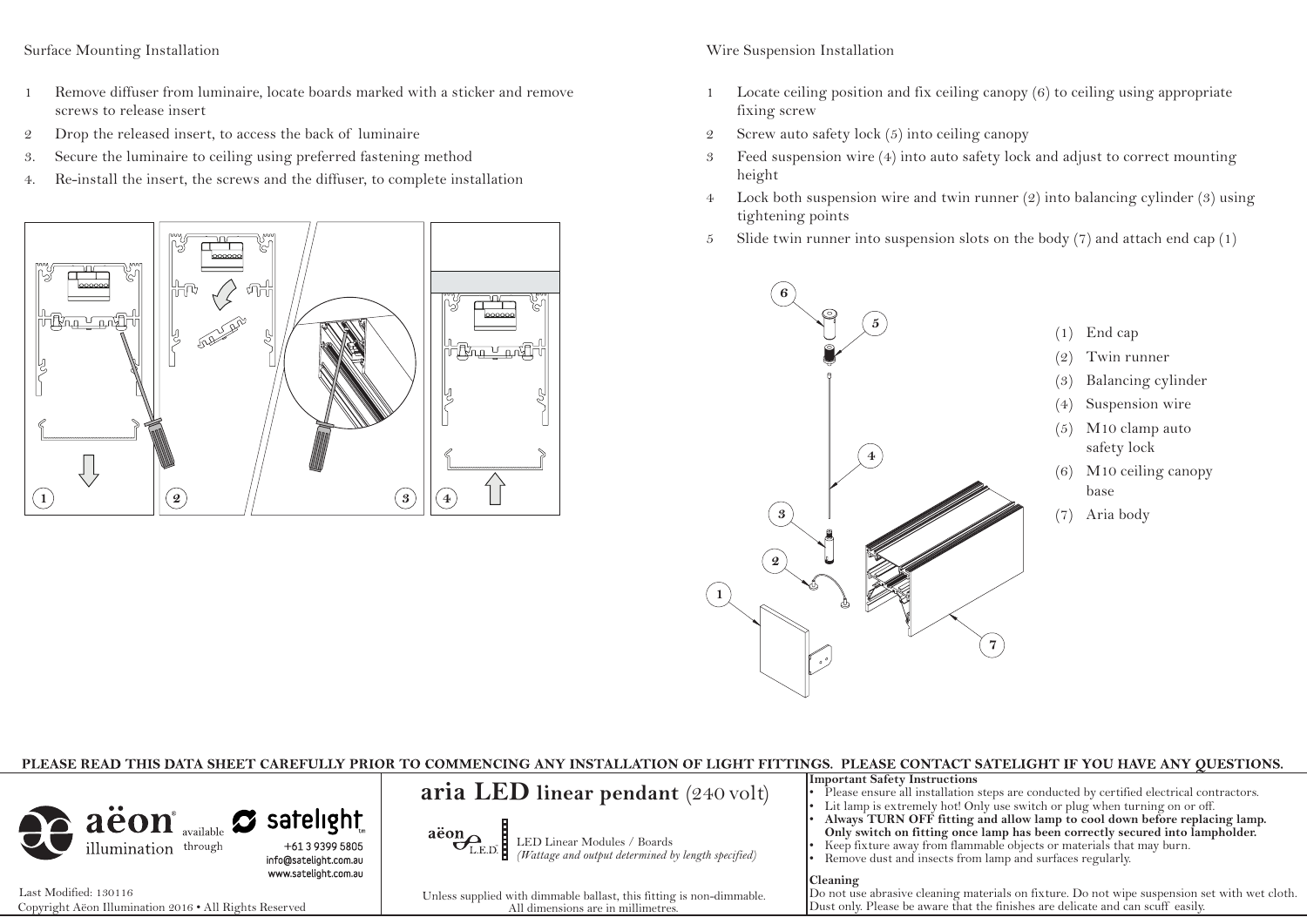### Seamless Brackets Installation

- 1 Gain access to the Seamless Bracket system based on the luminaire at hand. Refer to drawing for Seamless Bracket location
- 2 Slide both sections of luminaire together and tighten grub screws on the Seamless Bracket. As the grub screws are tightened, the pins are locked in position, joining the luminaires seamlessly.
- 3 Re-install components and seal luminaire as required, to finish installation

## Mitre Joins Installation

- 1 Remove blank diffuser covers (4) from fitting to gain access to joiner plates (1 and 3)
- 2 Keeping one length steady, slide fitting together ensuring the joiner plates aligns with flutes in the extrusion body
- 3 Hold the two lengths together and tighten the reaming grub screws (2) on the top and 90° joiner plates
- 4 Clip blank diffusers back over join into the top of the fitting

Note: Ensure fitting is supsended level to ensure quality joins. Re-adjust as neccesary



- (1) Aria top joiner plate
- (2) Grub Screw
- (3) Aria 90° joiner plate
- (4) Blank diffuser cover
- (5) Vesi body

# PLEASE READ THIS DATA SHEET CAREFULLY PRIOR TO COMMENCING ANY INSTALLATION OF LIGHT FITTINGS. PLEASE CONTACT SATELIGHT IF YOU HAVE ANY OUESTIONS.

| aëon available satelight<br>illumination through<br>+61 3 9399 5805<br>info@satelight.com.au | aria LED linear pendant $(240 \text{ volt})$<br>$\overline{\mathbf{a} \text{eon}}$<br>$\overline{\mathbf{b}}_{\text{L.E.D.}}$ LED Linear Modules / Boards<br>( <i>Wattage and output determined by length specified</i> ) | <b>Important Safety Instructions</b><br>• Please ensure all installation steps are conducted by certified electrical contractors.<br>• Lit lamp is extremely hot! Only use switch or plug when turning on or off.<br>Always TURN OFF fitting and allow lamp to cool down before replacing lamp.<br>Only switch on fitting once lamp has been correctly secured into lampholder.<br>Keep fixture away from flammable objects or materials that may burn.<br>Remove dust and insects from lamp and surfaces regularly. |
|----------------------------------------------------------------------------------------------|---------------------------------------------------------------------------------------------------------------------------------------------------------------------------------------------------------------------------|----------------------------------------------------------------------------------------------------------------------------------------------------------------------------------------------------------------------------------------------------------------------------------------------------------------------------------------------------------------------------------------------------------------------------------------------------------------------------------------------------------------------|
| www.satelight.com.au                                                                         |                                                                                                                                                                                                                           | <b>Cleaning</b>                                                                                                                                                                                                                                                                                                                                                                                                                                                                                                      |
| Last Modified: 130116                                                                        | Unless supplied with dimmable ballast, this fitting is non-dimmable.                                                                                                                                                      | Do not use abrasive cleaning materials on fixture. Do not wipe suspension set with wet cloth.                                                                                                                                                                                                                                                                                                                                                                                                                        |
| Copyright Aëon Illumination 2016 . All Rights Reserved                                       | All dimensions are in millimetres.                                                                                                                                                                                        | Dust only. Please be aware that the finishes are delicate and can scuff easily.                                                                                                                                                                                                                                                                                                                                                                                                                                      |